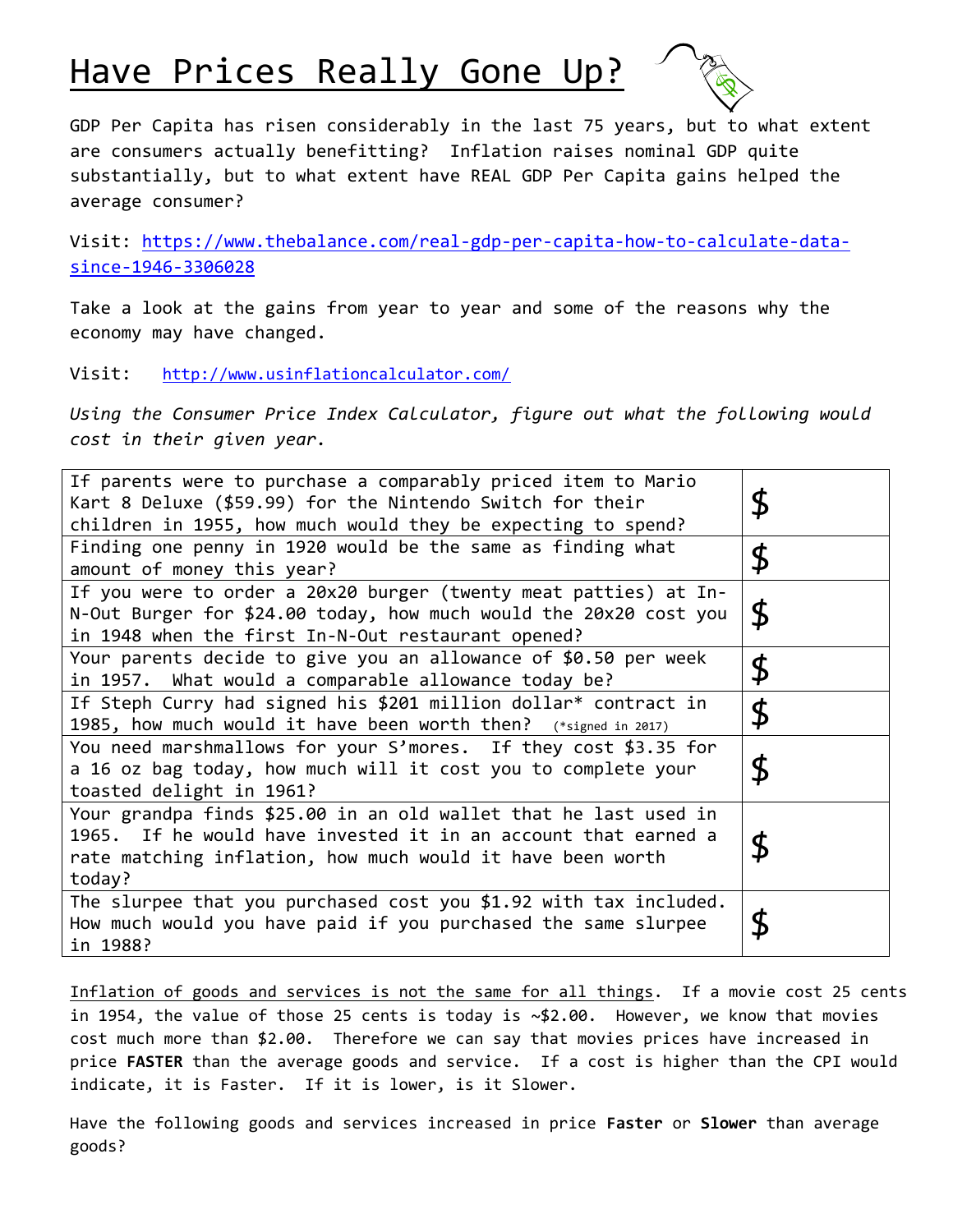| Product:          | Former Cost        | <b>Current Cost</b> | Faster or Slower?<br>& What Price Would<br>We Expect? |
|-------------------|--------------------|---------------------|-------------------------------------------------------|
| Ford Mustang      | $$2,812.00$ (1964) | \$34,095.00(2017)   |                                                       |
| Big Mac           | \$0.45(1967)       | \$5.30(2019)        |                                                       |
| 4-Bedroom         | \$56,000 (1975)    | \$1.5 million       |                                                       |
| Condominium       |                    | (2019)              |                                                       |
| (West San Jose)   |                    |                     |                                                       |
| Gasoline          | \$0.27/gallon      | \$2.77/gallon       |                                                       |
|                   | (1949)             | (2019)              |                                                       |
| Admission cost at | \$1.00(1955)       | \$129.00(2019)      |                                                       |
| Disneyland (one   |                    |                     |                                                       |
| park ticket)      |                    |                     |                                                       |

Think about some of the products that have moved slower or faster than the CPI would estimate that they would have. What might be some reasons that you can think of that might explain why they were slower or faster? Use **two examples** and try to **provide evidence** that you can think of.

## LUO JIE